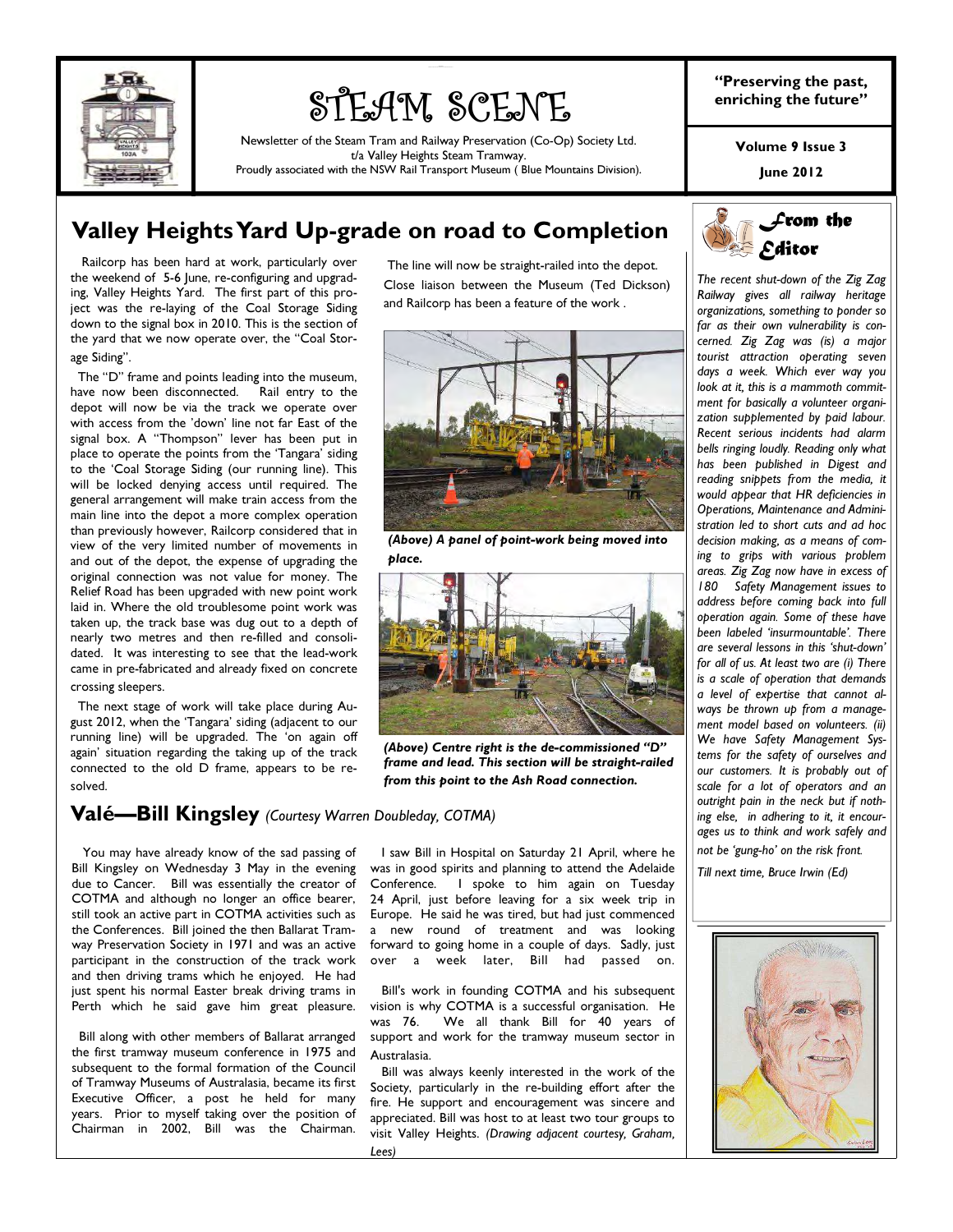

### Page 2  $\text{S} \uparrow \text{F} \uparrow \text{A} \uparrow \text{M}$   $\text{S} \uparrow \text{F} \uparrow \text{N} \uparrow \text{F}$

### Gaylord, the Kilohana Plantation Railway & Valley Heights



(Above) The motive power to haul the mahogany trailer cars.

 One of the pleasures of travel is stumbling into names, places and events with connec-.<br>tions to home. Robyn and I were most fortunate to visit the island of Kauai in the Hawaiian group during our recent Pacific cruise. Here we opted for a shore excursion to a local attraction with the name of The Kilohana Plantation, which by a very, very strange coincidence, offered a train ride!

 This island was spectacular as are all those in the Hawaiian group. This island emerged from volcanic activity millions of years and boasts of lush forests, tropical



fruit/vegetable plantations, swaying palms, beautiful tropical trees in flower (hibiscus flowers as big as dinner plates) and of course the mandatory shopping malls with Maccas, etc. But another of their claim to fame is an abundance of 'wildlife on the hoof" so to speak. Wherever you went there could be heard the sounds of roosters crowing, hens cackling and chicken peeping coming from the undergrowth. Along with dedomestic pigs on the loose the island in all probability is as a supermarket for white meats

for the table. But Gaylord?

 Valley Heights members from both groups know Gaylord. Gaylord is that well-dressed shop dummy that stands tall guarding the "ticket room" at Valley Heights. He doesn't have much to say, but his presence is one of friendliness to any visitor who ventures there and it is also true that he does not have anything to do with catering. But as our coach entered into this attraction primarily to ride on the plantation train one of the first things we noticed was a van, a trailer, direction signs then a café/souvenir shop displaying the name . . . Gaylord's this and Gaylord's that.

 On alighting from the coach we kept well clear of the mandatory visit such tourist attractions deliberately promote. This is entering the attraction by way of the souvenir shop, something similar to what is practiced at

Valley Heights!



(Below) Living life on the edge is all worth it for these chooks looking for hand-outs.

on his way to Gaylord's (Lt) Our very own 'Gaylord'

> But the pathway we used also led us directly to the railway loading place (no platforms as is US practice) and bypassing the retail area. With great and nimble dexterity we claimed the front seats of the first car of the plantation train—not unlike the front seat in our tramcar.

From here the driver of the train could be observed and a comparison with our operation at Valley Heights could be made. After a quick and short tropical rain shower dampened down those sitting against the open windows the diesel locomotive was started and the journey began, now in full sunshine. Prior to departing, the conductor read out the do's and don't applicable to the ride. As part of the do's they even advise and point out where tips can be securely left! To paraphrase the plantation's advertising leaflet. It invites visitors to c*limb aboard "Ike", an authentic 1939 Whitcomb diesel train engine pulling elegant mahogany coaches on your way to Kauai Plantation railway's train adventure".* 

 The railway winds around the plantation through an ingenious layout, passing through a series of demonstration plantations relating to local tropical climes. Eventually, we wound our way back to where we boarded.

The railway is designed to minimise point work by often crossing over itself through spring-loaded trailing or facing points. Slow run-bys are made a various locations for the telling of stories, tall or true, about plantation life, the tropical fruits, the vegetable patches and sugar cane cultivation.

 The most unusual activity though, was off the train. The train abruptly stops in a paddock and passengers are encouraged to detrain. Even those who are physically challenged can join in. Again no platform provided, but within a fenced-off circulating area. Egress from the mahogany carriages is by way of a series of strategically placed wooden stairs that line-up perfectly with the arriving train. Once everyone is on the ground all train crew, including the driver, circulate with baskets containing lumps of day-old bread and buns sourced from, you guessed, Gaylord's various eating places.

 Then, on cue, everyone is encouraged to throw their bread over the wire fence to, or mostly at, a bevy of snorting, salivating pigs who just seem to know when to arrive and what is about to occur! This activity was enthusiastically embraced both by young and old alike, with even the two Stocks chucking their fair share of yesterday's bread towards the oinking hoards.

 But the lesser attraction at this point were the resident, half-wild chooks. They were everywhere, except inside the "pig parlour". They didn't seem too keen to be in there at all. Interestingly those of the poultry fraternity, the roosters, the hens and chickens, were pecking and scratching their way behind us *under*  the mahogany coaches, standing along the rails with some even perching in the bogies! They, too, must have a notion of what is to come.

*(continued on page 5)* 

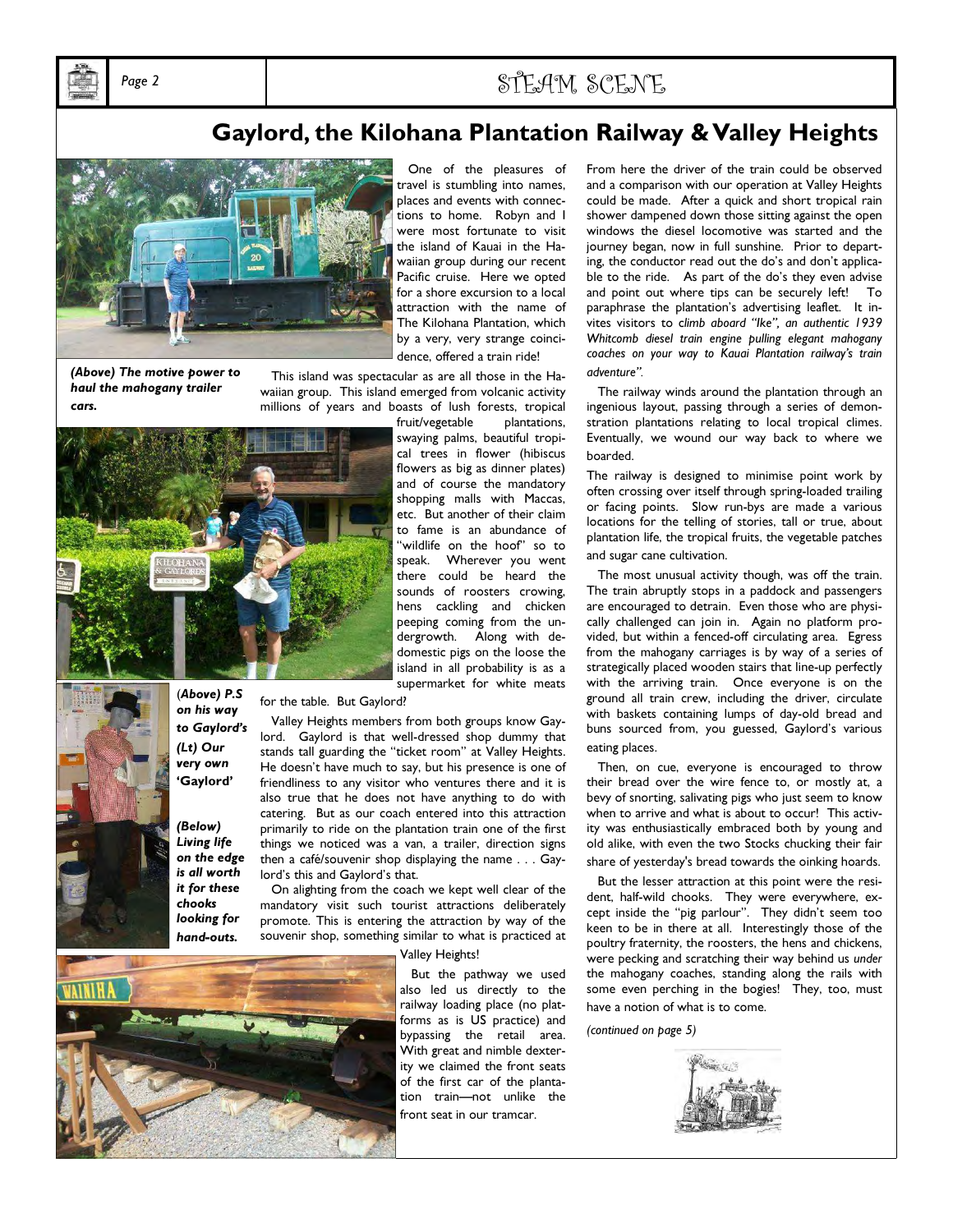### Memoirs of a Mangler (Part 3)

Of course, not all of the "Mangler's" victims were fatalities. Some occasioned serious injury and some not so serious. The following story is one of the latter although it did result in a court case for compensation.

 At around 11 p.m. Christmas Eve 1904, Henry St. John Ball, an accountant by profession, was waiting with three other people for a tram at the intersection of Liverpool Rd. and Hercules Street. He was returning home to Enfield and was accompanied by his small dog. As the steam tram came around the bend, he noticed it was fairly crowded and decided to board the tram at the end open smoking compartment on the last trailer car.

 What happened next became the subject of a court case with a judge and four jurymen.

 According to Henry Ball, as soon as the tram stopped, he caught hold of the stanchion on the end of the car and got one foot onto the footboard. He almost got his other foot onto the platform of the car when the tram allegedly started off. At this same time, somebody at ground level, picked Ball's dog up and hoyed it into the compartment. Ball claimed the tram moved with a sudden jerk on a downward grade and he was unable to enter the compartment. The forward momentum of the tram, swung him around, leaving him dangling by one hand for 25-30 metres when he fell off onto the road. Shortly after he fell, the tram stopped. Allegedly, the tram conductor, Robert Bowrie, walked back towards him to with three or so metres and after looking around, left Ball where he lay without making any enquiry as to his injury. Other witnesses for the Plaintiff were called one of whom said that he had heard no staring whistle from the driver. He did however, hear a whistle on the tram coming to a halt after Ball had fallen out.

 Henry Ball sustained injury to the tissue of his right knee, numerous contusions and general shock. He was subsequently treated by a doctor and confined to his bed for about a month. Afterwards, he graduated to crutches and then walking sticks. Ball subsequently sued the Railways Commissioners for negligence in that those in charge of the tram had started it before Ball had reasonable opportunity to take his seat. He claimed \$4000 in damages.

 How Henry Ball had boarded the tram and the actions of the tram crew were the subject of some divergent evidence.

 On taking the stand, the Conductor in Charge of the tram, Robert Bowrie stated that on receiving the 'all clear' from the Assistant Conductor on the leading car, Bowrie whistled to the driver to go and then proceeded to collect fares from the footboard. When the tram had gone about 50 metres, he saw Ball fall off or "shoot" off the tram. He stated that he whistled for the tram to stop immediately and on stopping, he walked back to where Henry Ball was lying. Taking him by the arm and with the assistance of another man, Bowrie said they assisted Ball to the footpath. The Plaintiff, Henry Ball said, "I'm done for this time" and enquired as to the whereabouts of his dog. The conductor told him it was running about the road. Someone else at the scene allegedly said to the Conductor, "You got very smart off the mark." Bowrie returned to his tram, leaving Ball in the care of some friends.

 William Forbes the Assistant Conductor, stated that Ball was not hanging out of the tram before he fell and that he would not have given the 'clear' to the conductor if anyone was in a dangerous situation. Edward John Betts, the driver, said that before the starting whistle was sounded, he saw Ball getting

into the back compartment and someone passing a dog from street to someone in the tram. When Betts had called out "Right", all the passengers from the stop had b o a r d e d . G e o r g e Balley, a fruiterer who was

seated in the end compartment, stated that when the dog was thrown into the compart-

ment, Ball had one foot on the footboard and the other on the floor of the car. Balley said that Ball had plenty of time to get into the tram and that Ball<br>had fallen

fallen because of his attention to his dog. There was no jerking of the tram to cause him to fall off. Another witness for the defence, who was also a p a s s e n g e r , stated that

Ball was

'standing on the car' and on looking out of the car, fell out.

In all, the preponderance of evidence favoured the Commissioners, even though some collusion in evidence, was possible between the crew. There was a suggestion that Ball might have been effected by alcohol and thus contributed to the accident by his own negligence.

 If Henry Ball had thought he was going to make money from his accident he was mistaken. The jury took 3½ hours in deliberation, finding in favour of the Commissioners. There was no mention of costs.

(Above) Hercules Street Ashfield.

(Above) A tram at the intersection of Liverpool Rd. and Coronation Parade.

Although a poor copy, it gives some idea of the 'far flung' nature of the area during the currency of the steam trams.

Volume 9 Issue 3 Page 3





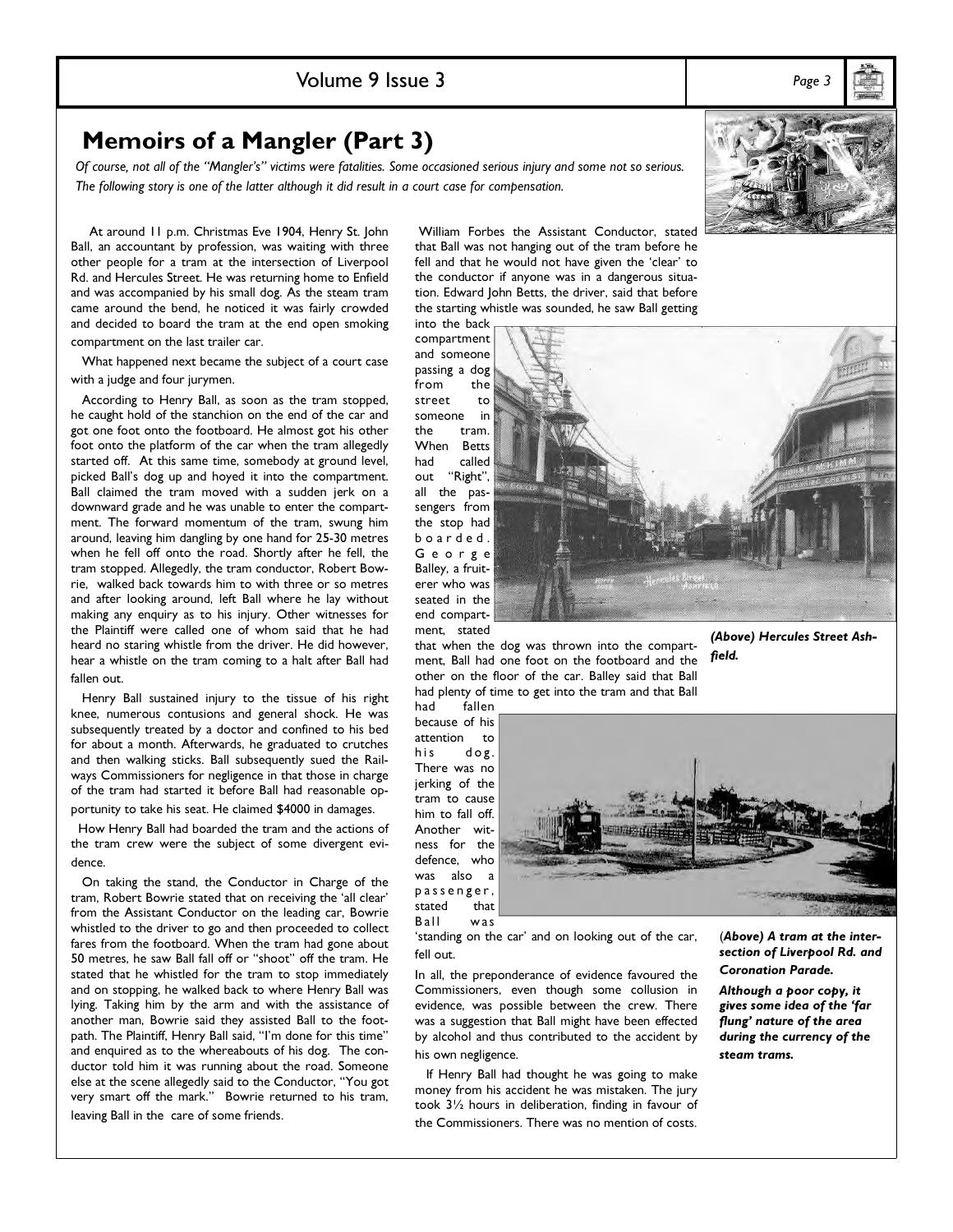

### Page 4  $\text{S} \uparrow \text{F} \uparrow \text{A} \uparrow \text{M}$ ,  $\text{S} \uparrow \text{F} \uparrow \text{N} \uparrow \text{F}$

## The End of an Era —Goods Traffic on the Sutherland– Cronulla Line

Unlike say, the Parramatta-Castle Line, the Cronulla—Sutherland Line was purpose built to be able to carry goods traffic in railway vehicles as well as passengers in standard tram cars. The line was built in 1910-11 to light railway profiles. Rolling stock was fitted with railway profiled wheels. Perhaps Railway Officialdom had learnt something from the goods fiasco attendant to the Castle Hill line. The following particularly refers to the end times of goods traffic.

The development of Cronulla as a popular venue for sea-side recreation and residential address impelled



local agitation for a t r a m w a y connection to Sutherland rail head. Success in lobbying saw the tramway laid in and opened on

*(Above) A well-loaded goods tram 'all stops' to Cronulla. Even the dummy truck has a load on.* 

the 12th June 1911. It was constructed to light railway standards which enabled railway goods trucks to be hauled over the line to various works en route.



Whilst the passenger carrying service is an interesting story in its own right, the attention of this article is with the goods service that oper-

line.

 Goods traffic over the Suth-

*The last goods tram pictured at Miranda. (Orig. Photo by A. Stell)* 





erland-Cronulla line developed quite rapidly following the opening of the line. Over 2,000 tonnes of loading was handled each quarter. Revenue thus gained, almost paid for the operation of the line. Motor 5A was especially designated for use in hauling goods trams. This motor was fitted with air brakes (Westinghouse) enabling railway stock attached to be through braked. A dummy truck was used as an intermediate wagon to match-up the railway couplings on the railway wagons to the tram motor 'link-and-pin system'. This truck was also used from time to time for the carriage of small consignments and trailed behind the passenger cars.

The goods service ran on an 'as required' basis but generally consisted of two goods trams per day. Three loaded four-wheeled "D" or "S" trucks together with the 'match truck' usually made up the consist. Bogie vehicles, such as the "G", "BD" and "E' classes were also hauled but limited to two such wagons per tram.

Less bulky goods such as groceries, milk, meats etc. could be taken in the end compartment of a passenger trailer car. Here they were secured from pilfering by portable wire screens across the openings. With the development of goods traffic, another motor was fitted with air brakes and designated for

such traffic. It was No. 101A. Between them they handled up to 33 wagons daily. Both these motors were fitted with kerosene headlamps. With the development of electric headlamps both these motors were withdrawn and replaced by 75A and 103A, these having been equipped both with air brakes and electric headlamps.

 Goods and passenger trams were not permitted to be on following grades at the same time. This effectively meant between Miranda and Kareena Rd, Cawarra Rd. and Woolooware Loop, Woolooware Loop and Woolooware Road. In the Up direction, between Curranulla St. and Beach Road (Now Connells Road). The speed limit along Curranulla St. Cronulla, was limited to 6 mph. and motors were not to be loaded to the extent of requiring a running charge at gradients.

 All good things come to an end and the goods traffic on the line was no exception. By mid 1932 goods traffic had receded quite substantially compared to previous years. The reasons for this were manifold. The Great Depression had reduced the material demands of industry and what freight traffic there was, was eagerly sought after by more powerful trucks taking advantage of improved roads. When the line was first inaugurated in 1909, roads were unsealed and in appalling condition. Trucks were low powered with small capacity. Added to these factors, fuel was extremely expensive. Things began to change quite markedly however after the First World War with surplus ex-army trucks becoming available.

 With the cessation of passenger traffic on August 3, 1931, it was determined that the goods traffic remain for the time being. It consisted of a thrice weekly service. Around June/July, 1931, the line's Officer in Charge, Mr. Fred Skelton was instructed to prepare a report on the usage of the line for goods traffic. Being well into the Great Depression, tonnages on the line had obviously slipped. Mr. Skelton's review is summarised as follows:

- There was no outwards traffic on the line, only inwards.
- No business had been done at the Brickworks siding for the past three years.. Management had changed hands and business had declined. Carrying was done by trucks. (Coal inwards and pottery and bricks outwards.)
- The chief consignee over the line at the time, was the Miranda Trading Co-Op Society. During 1930-31, the society had received a total of 460 trucks with a tonnage of 5,674¾ tons for a revenue of £594-13-8. Other consignments on behalf of customers, had been placed at Port Hacking and Wooloware Sidings. Management assured Mr. Skelton that even though consignments had slackened during the previous four months, they were confident business would pick up.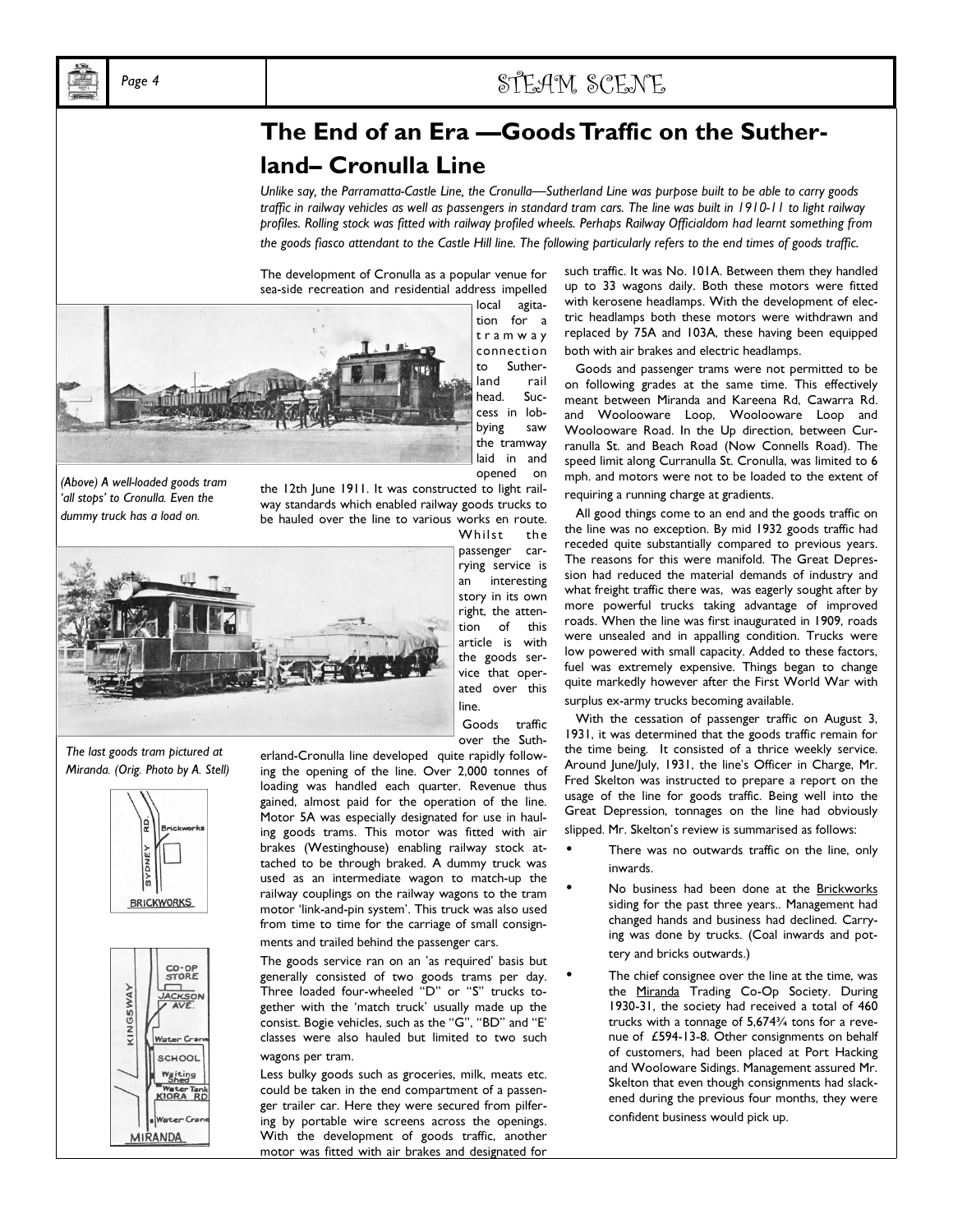### Volume 9 Issue 3 Page 5

- In former years, the timber firm of A.J. Hands, was the principal consignee using Gunnamatta siding. The business had now re-located to Sutherland and their freight was now carried by truck.
- The Port Hacking or Caringbah siding chief user in former times had been W. Burns Ltd, timber merchants. During the last year (1931) they had only received three railway truck loads of cement. Demand for timber was now very low owing to depressed economic times.

The Sutherland Shire had been a periodical user, having road metal and cement transported over the line. Works had now decreased markedly owing to rates being £40,000 in arrears.

 The Water Board had been another user of the freight facility but their reticulation work through out the shire was now complete and the requirement of the tramway, thus largely at an end.

 Mr. Skelton concluded that business offering for the line's sidings, with the possible exception of Miranda, did not warrant a continuation of the goods service. With the Miranda Co-Op being virtually the sole consignee, revenue received was far out-weighed by line expenses. In the event of the line being closed, Mr. Skelton was convinced that the business concerned would still be able to operate.

 Mr. Skelton also made enquiry of the local carriers W. Campion and C. Poole. They indicated that in the event of the goods tram closing, they would have capacity to carry goods offering between Sutherland and Cronulla

#### Continued from page 2

 Once the bread throwing experiences with the pigs became old hat, the crew brought out more lumps of Gaylord's old bread. The crew stirred everyone into another bread-throwing frenzy. This time the bread was thrown under, and by some with a cock-eyed aim into the mahogany carriages, for the chooks' daily dietary intake.

 Alas the allotted time for this activity concluded, the paying passengers being shooed back on board their mahogany coach for the final "rush" back to the terminus (exiting via the souvenir shop and past the tips bowl of course). Meanwhile the pigs retreated to their sty to lurk-in-wait for the afternoon train, whilst the chook fraternity fluttered and scattered about only just avoiding the wheels of the now moving train. Peace returned to the feeding frenzy location, now attracting birds of the air scrounging for the remains.

 On the operational side the operation was well run. It was pleasing to note that the locomotive driver had to complete a running sheet, the various car conductors did checks on their carriage and one person watched over the proceedings like a meerkat. Seems to me that railways world-wide are deemed to need constant supervision and documentation, even on the island of Kauai. Made me feel quite at home watching the paperwork being done!

This railway operation is of a tourist nature, being a

and points in between for 4/6 per ton except for chaff, hay and firewood. These last commodities would have to suffer an increase of 50%. The 4/6 per ton rate was favourable with the tram rate, if one took into account the cost of cartage from whatever goods siding to the consignee. Whilst the tram rate was 2/1 per ton, an amount varying between 1/9d. And 2/6d. Per ton for cartage from the rail head. The carriers indicated further, that rates could be reduced for contract consignments.

 Mr. Skelton indicated that very little parcels traffic occurred over the line as there were daily deliveries from the city to the area by such firms as Grace Bros. Mark Foys and Anthony Horderns.

 The vacation of the tramway facilities at Sutherland Station would enable trucks to utilise the area for loading and unloading of railway trucks.

 On Friday, 12th February 1932, The last goods tram operated over the line. Subsequently, the motors and rolling stock were transferred to Randwick. The goods traffic on this tramway had started out vigorously and developed strongly however, in keeping with other short-haul railways, better roads and better vehicles became the more efficient way to handle goods.

*References used: (1)ARHS Bulletin No.314—December 1963 (G.H. Eardley). (2) Copy of Report (undated but c.1931) by F.J. Skelton.* 





**WOOLOOWARE** 



modern representation of the sugar plantation railway that existed there many years ago. With the downturn in sugarcane growing in Hawaii, the old ways became a curiosity, hence revamping and

rerouting the railway in this manner. And with added attractions such as an on-site rum distillery, cafes, restaurants and tours around the old plantation home it was a most interesting visit.

 The concept of feeding pigs and chooks as part of an overall museum-style experience is a novel concept. Perhaps there is a lesson for Valley Heights! Can one imagine a similar activity near the signal box with our Gaylord standing stiffly at the door, distributing stale meat

pies and hot dogs from the shop for our passengers to throw into a pig pen whilst keeping an eye on a dish for tipping the staff.

One never knows

*(Peter Stock)* 



(Above) Feeding the pigs from the Kauai Plantation Railway. Could this have possibilities at Valley Heights?